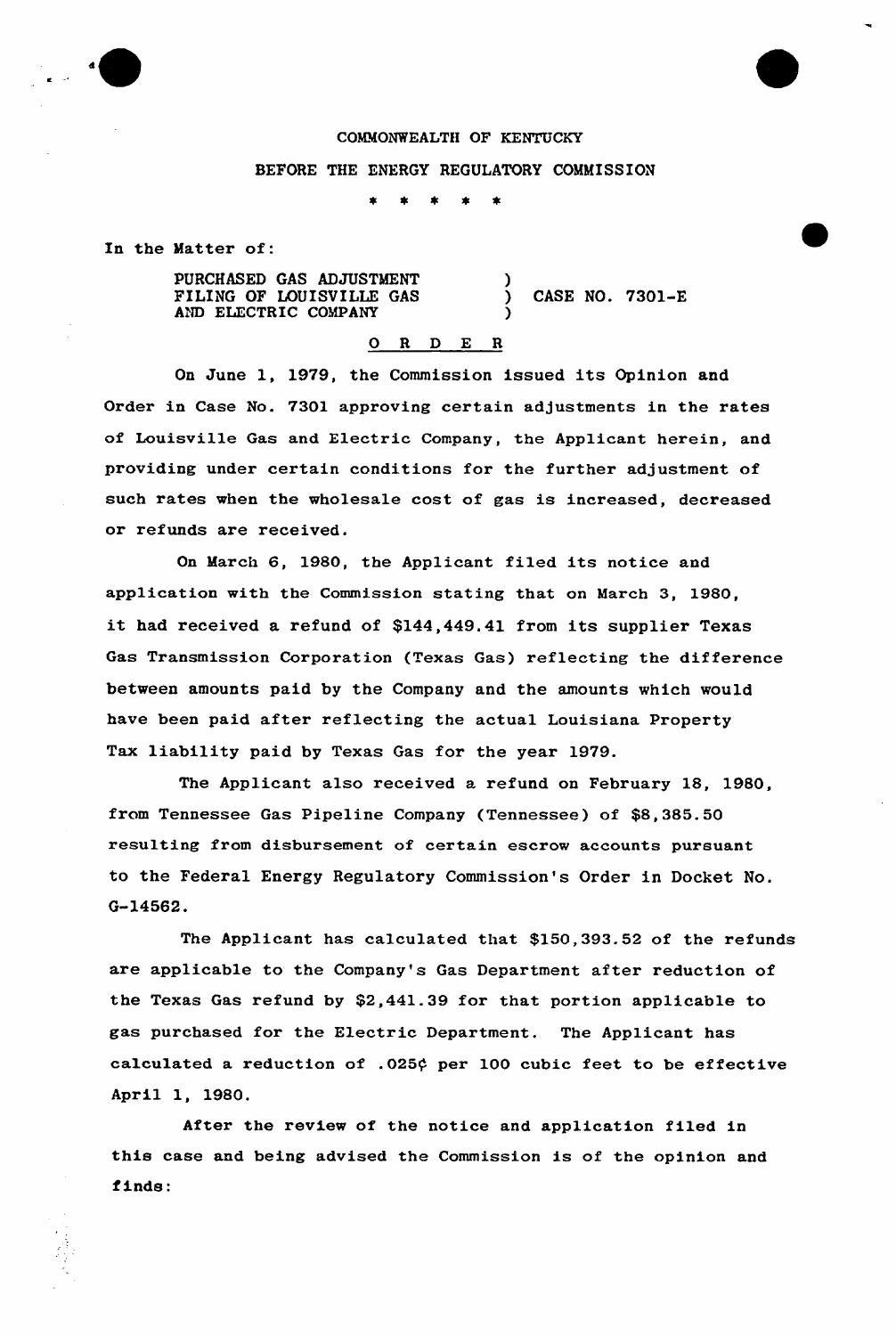1. That the Applicant has on hand \$152,834.91 to be refunded and that \$150,393.52 of the refunds are applicable to the Company's Gas Department.

2. That the Applicant should refund said monies to their customers effective April 1, 1980, and continuing for twelve (12) months at a refund factor of .025 $\phi$  per 100 cubic feet.

3. That the purchased Gas Adjustment of the Applicant shall be adjusted to the following effective April 1, 1980. PGA corresponding to Base Supplier Rate 5.880¢ Refund Factor effective August 1, 1979, and continuing for twelve months or until Company has discharged its refund obligation from Case No. 7301-A Refund Factor effective October 1, 1979, and continuing for twelve months or until Company has discharged its refund obligation from Case No. 7301-B Refund Factor effective April 1, 1980, and continuing for twelve months or until Company has discharged its refund obligation from Case No. 7301-E (.062) (.030)  $(.025)$ 

Total per 100 cubic feet

IT IS THEREFORE ORDERED that the Purchased Gas Adjustment of Applicant set forth in Finding (3} above be and the same is hereby approved to be effective for service rendered on and after April 1, 1980, and that within thirty (30) days of the date of this Order, Applicant shall file with this Commission its revised tariff sheet setting out the Purchased Gas Adjustment approved herein.

IT IS FURTHER ORDERED that for the purpose of the future application of the Purchased Gas Adjustment Clause of Applicant the base rate for purchased gas shall be:

Monthly Demand Commodity Charge Charge Texas Gas Rate  $G-4$   $$2.56$   $202.13$ ¢

5.763\$

 $\frac{1}{2}$  .  $\frac{1}{2}$ 

 $\sim$ 

 $\mathcal{L}_{\mathcal{A}}$ 

IT IS FURTHER ORDERED that the information furnished the Commission by Applicant in this case constitutes full compliance with the Commission's Order in Case No. 7301 and any other information ordinarily required by the Commission's Rules is hereby waived.